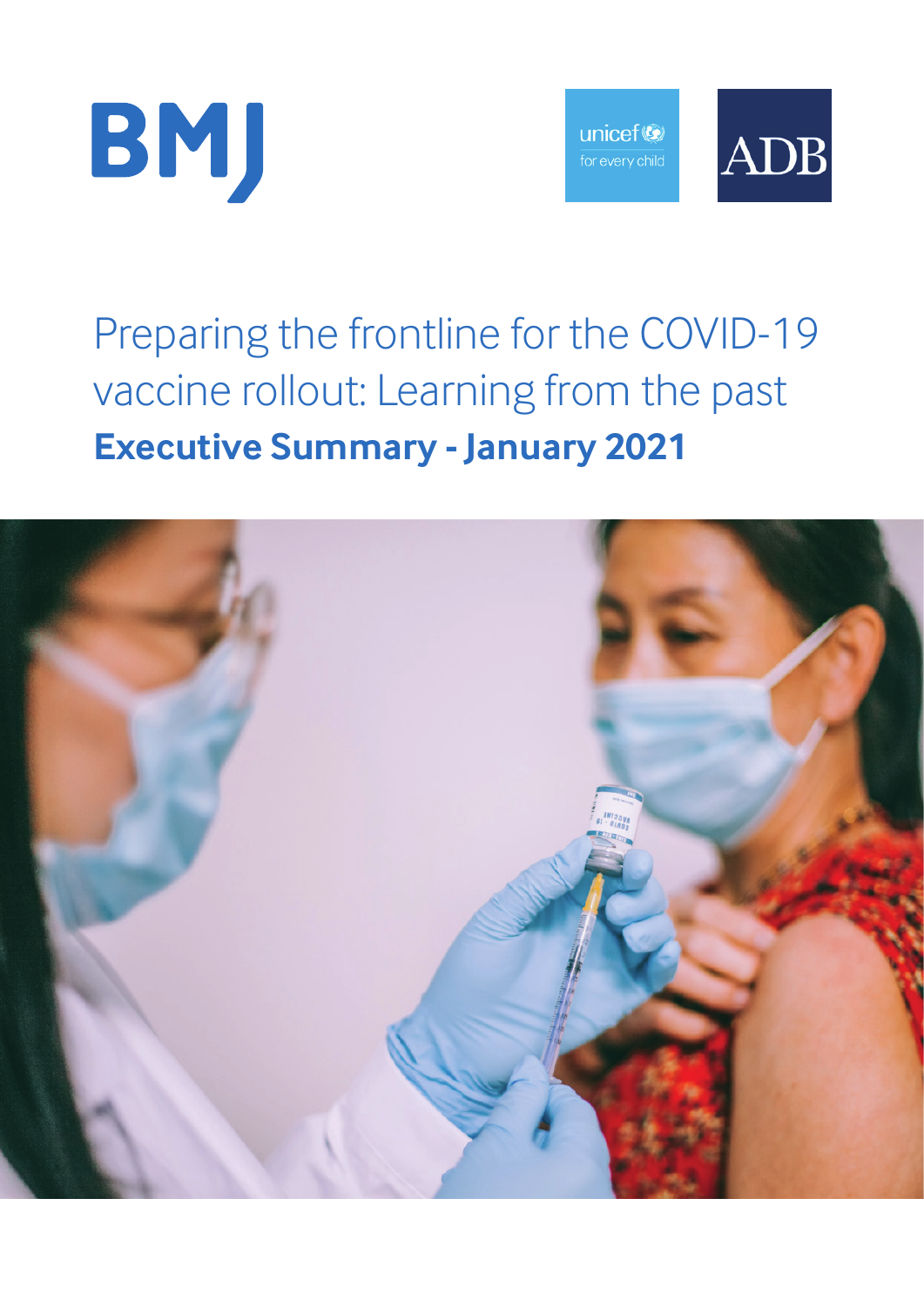# **Introduction**

It's a race against time to vaccinate the world. COVID-19 vaccines offer hope for countries within the Asia Pacific region but there are many challenges to a successful rollout including geographical barriers, limited resources and vaccine hesitancy.

A webinar, organised by the BMJ, Asian Development Bank and UNICEF, explored what could be learned from previous mass vaccination campaigns within the Asia Pacific region.

Attendees from over 20 countries heard that an effective COVID-19 vaccine rollout needs sectors to work together with healthcare workers who are fully supported with the appropriate information, skills and training.

**"If we do not educate households and communities and they have the wrong information then we can have the best vaccines in the world but people will not take them. Focussing on the community is extremely important."**

> Dr Patrick L. Osewe: Chief of Health Sector Group, Asian Development Bank

# **Key past vaccination learning messages:**

## **Move swiftly to get a halal fatwa**

Indonesia faced widespread vaccine refusal when they started the phase 2 measles-rubella childhood vaccine campaign in 2018. Although the Indonesian Ulema Council stated that the vaccine is permissible for the greater public health good, the fact that it was haram still impacted the campaign. The country has learnt a key lesson from this experience ensuring the Sinovac's COVID-19 vaccine was safe as well as halal.

## **Use real-time monitoring**

Indonesia's success in the measles-rubella vaccination programme was partly down to the availability of real-time coverage data. RapidPro, a mobile health monitoring tool, allows frontline healthcare workers to easily and quickly submit daily reports on vaccinations in their local area. The data are then uploaded to a dashboard allowing the rapid identification of areas that need to be targeted for followup programmes. Real-time monitoring also improves the accuracy of data which is vital to track who has had first and second doses of the COVID-19 vaccine.

**"For COVID-19 mass vaccination in large populations, real-time monitoring can improve data accuracy and enable follow up actions that are needed to be carried out immediately."** 

Ms Lulu Ariyantheny Dewi, Epidemiologist, Immunization Sub-Directorate, Ministry of Health Indonesia

## **Pool resources**

Pacific Island countries and territories are spread over a vast geographic area and have small populations, which require a relatively small volume of vaccines. To overcome these challenges, countries work together with their vaccine orders under UNICEF's Vaccine Independence Initiative and procure in a pooled manner. This increases their purchasing power within the vaccine market, heightens their vaccine security and improves value for money in such a geographically challenging environment.

## **Think creatively to overcome logistical challenges**

There are many challenges to be overcome in distributing vaccines. The military or the private sector may be able to help with the logistics of distribution. Drones are a possibility in, particularly remote communities. Setting up centralised cold-chain vaccine hubs is vital; as the Pacific Island countries and territories have done.

## **Bring in experts to communicate the case for vaccines**

The Philippines has long-standing low immunisation rates. This is partly due to a controversy surrounding the dengue vaccine, Dengvaxia, which led to mistrust of government officials and accusations of a lack of transparency. Allowing experts from a trusted institution, such as the Philippine General Hospital to take the lead in communicating messages, rather than politicians, has helped to rebuild trust in vaccines.